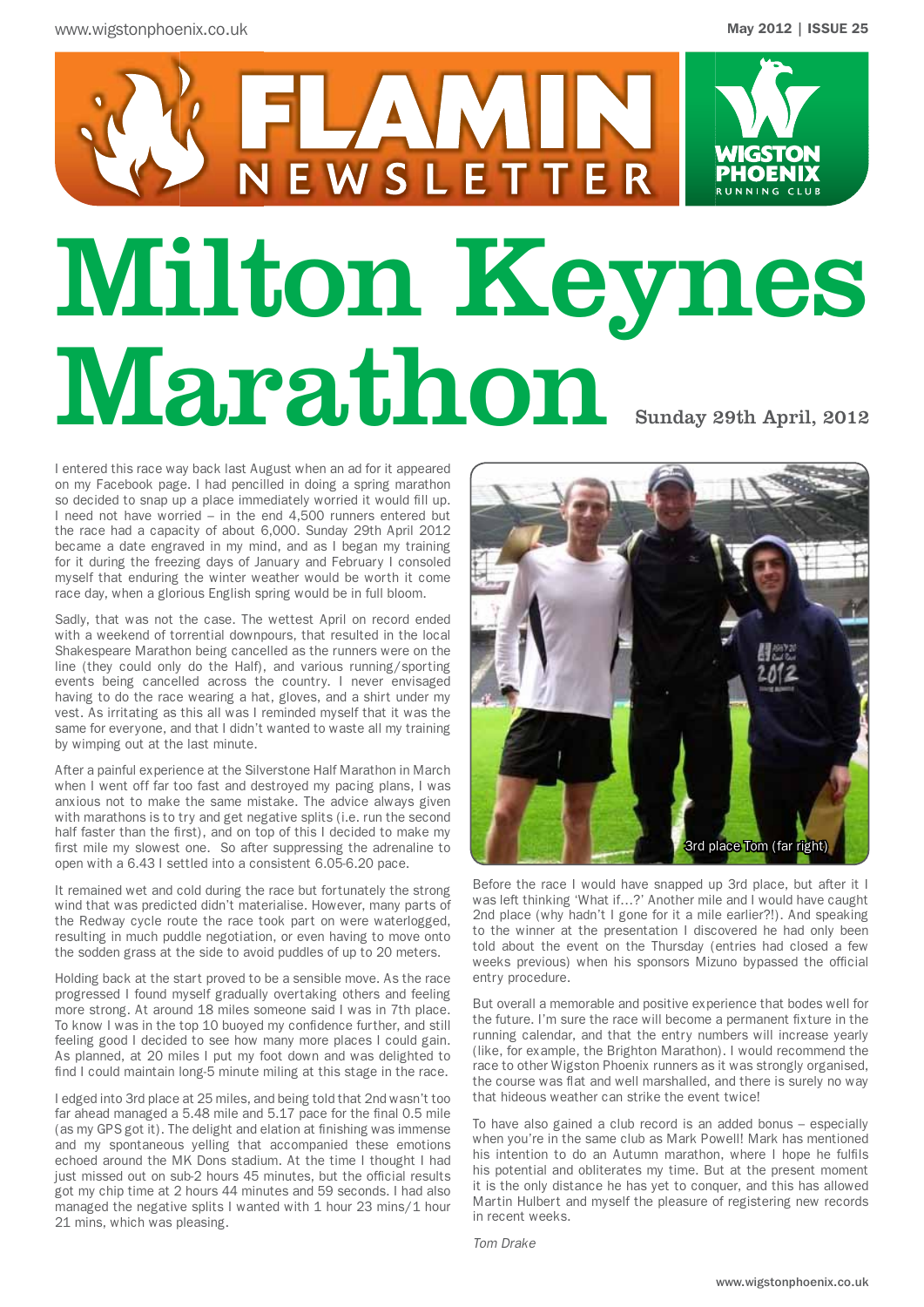# Livingston Relays Report 2012

This year, the race was held away from the Easter period. Bad decision! The weather was absolutely foul – wet, cold and windy. My sincere thanks to all who helped and ran on the day. Out on the course on marshalling duty were Karen, Mel, Dave Muddimer and Malc Merrifield. Karen was faced with warning approaching runners of a sharp bend, bollards and floods and finished up hoarse! Ray Draycott and Pete Sylvester were lucky – they were pulled off marshalling duties to run!

Clive Jones and Jo Steane (Ladies Captain for the day) did really well to field teams as the number of last minute withdrawals increased. In the event, Wigston Phoenix put out 2 Men's teams, 2 Men Vets and 1 Ladies and all acquitted themselves well.

The men's "A" team got off to a great start with relative newcomer James Bostock running 17.09 which was our fastest time of the day. He was supported by Andy Peet (17.18), Colin Baxter and Jonathan Burch to finish a very respectable 7th. Our "B" also got away well with a great run (17.21) from Martin Hulbert who was still in recovery mode after his brilliant effort in the London marathon a week earlier. Best run in our two Vets teams came from Captain Clive, a remarkable achievement considering all the pressure he had been under over the preceeding days!

Clive's view is that next year is we adopt a different strategy and really go for a high placing in the Vets category. With Jonathan Burch, Andy Peet, Alex Webster all going well and with Martin destined to be a Vet next year (I think), we should have a really good chance. What about a trial run in the 6 man Sutton Park Relays in October!

Also, well done to the 3 Ladies who made it to the start line. Consistent running from all 3 got us safely home, and special mention of Jo Steane who was quickest of the three (just!). Jo will be looking at all the times as a marker for the Norman Bennett handicap, but don't be fooled by everybody's time Jo! A special thank you to Pete Meads and Gareth Robinson, pulled in at the last minute to make up the teams.

*Ramon Howe; 07 05 12*

# John Fraser 10 - Volunteers Required

-----------------------------------------------------------------------

This year's event is to take place on Sunday 2nd September 2012. In order to put on the club's annual 10 mile road race a number of volunteers are required on the day. We will need race marshals, water station helpers, start and finish marshals, car park helpers and a number of other selected roles. If you can provide us with your time we will provide you with a role, even if you wish to run in the race. Please put the date in the diary and also consider volunteering your family and friends. Please look out for further details later in the year where you can sign up and help your club.

-----------------------------------------------------------------------

## Club Website

A number of members are involved to keep the club website www.wigstonphoenix.co.uk updated. Colin Baxter was instrumental in putting together the foundations and we also paid a consultant for some of the work. Now almost 3 years later we have a network of members who volunteer their time on behalf of the club to provide an up to date and interesting website. You too can help by providing additional information to news@wigstonphoenix.co.uk . The duties are currently split as follows:

| <b>Home page &amp; General areas</b> | <b>Mark Thompson</b> |
|--------------------------------------|----------------------|
| <b>Results</b>                       | <b>Jo Steane</b>     |
| <b>Photos</b>                        | <b>Julie Cornes</b>  |
| <b>Fixtures &amp; Social Events</b>  | <b>Mick Jordan</b>   |
|                                      |                      |

# Pub Runs 2012

The dates and venues for the 2012 Summer Pub Runs are as follows:

- 7 June The Rose & Crown, Thurnby
- 5 July The Curzon Arms, Woodhouse Eaves
- 9 August The Old Black Horse, Houghton on the Hill
- 6 September The Red Lion, Huncote

Meet 6.45pm ready to run 7.00pm

Approximately 45 minutes cross country run

All running abilities welcome

Signing form & menu to be made available at the Legion

| For | further               | details | contact | Jon | Gunnell |
|-----|-----------------------|---------|---------|-----|---------|
|     | jag37@leicester.ac.uk |         |         |     |         |

-----------------------------------------------------------------------

Aylestone Games 2012



The day before the Olympic torch comes through Leicester, Aylestone's churches (with our own Tim Fergusson and Jill Walton providing a lead) have arranged Aylestone 2012, a community event that takes place on the

afternoon of Sunday 1st July at Aylestone Hall Gardens. Alongside our very own torch relay, cricket, tennis, children's games, mass Zumba etc, is a 5K Fun Run starting at Midday from the Canal Street car park on Aylestone Meadows, LE2 8LX. Please join us if you can. The fun run costs £5 to enter and all proceeds go to two charities: Matt Hampson Foundation and Hope Academy. The rest of the day is free. There's a treasure hunt in the Meadows for any more sedate relatives who would like to join you! Entry forms are at the club or see www.aylestone2012.com

-----------------------------------------------------------------------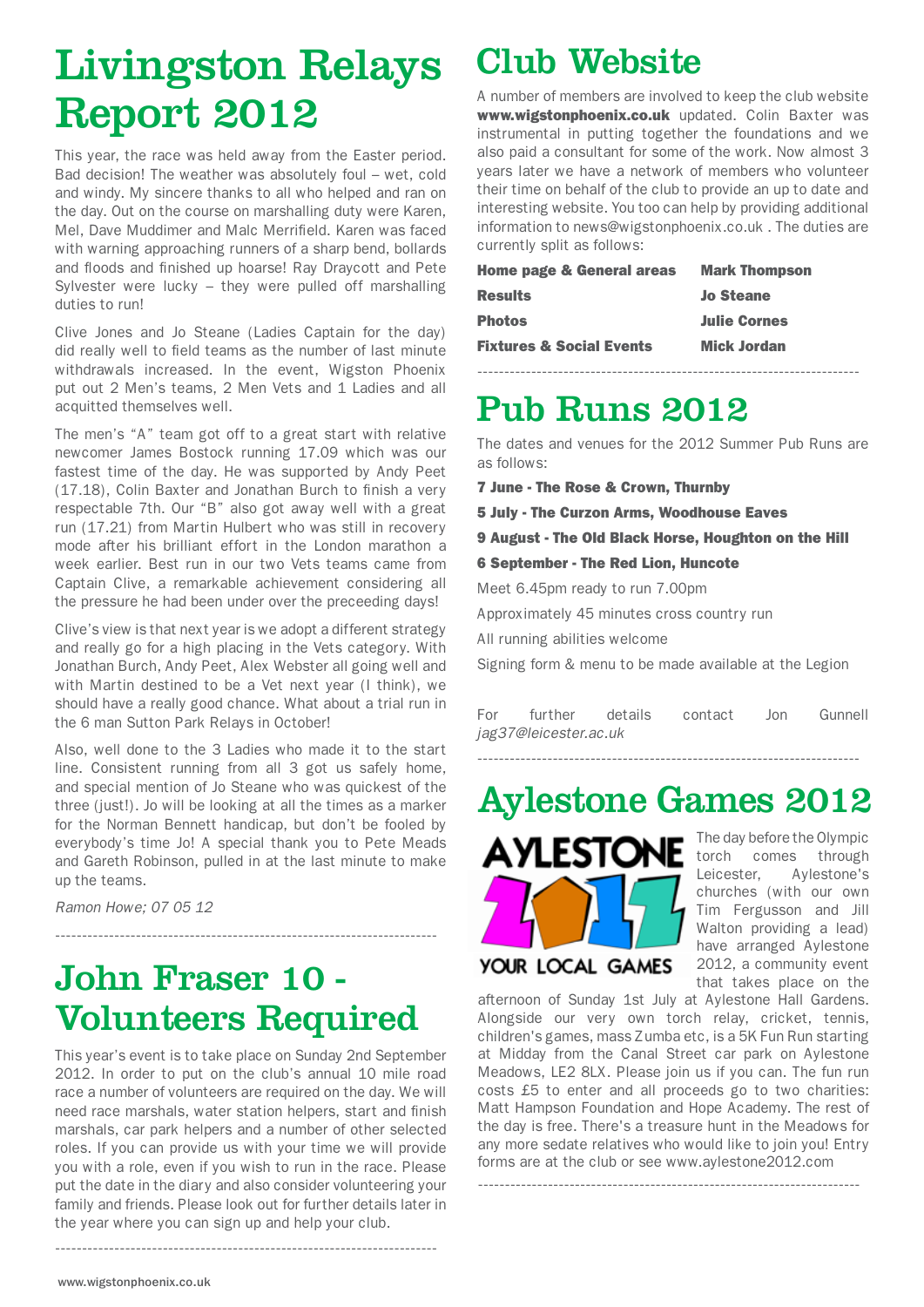# A Fairy Good Record?

#### Virgin London Marathon, 22nd April 2012

After racing round the 2011 London Marathon I can remember promising that I wouldn't race another. I would just wear a fancy dress costume and jog round and enjoy the occasion. I'm not sure anyone actually believed me!!!

Fast forward to 2012 and I was looking for a costume to wear. Caroline (very kindly) suggested that I dress as a fairy so that I can grant Wishes 4 Kids (the name of the charity I run for). Once this got public, some kind person had a look at the Guinness World Record for the fastest running of a marathon dressed as a fairy; 3:10.56. That would be achieveable and tie in nicely with renewing my GFA time for 2013.

As I got to the middle of March my training was coming along really well, even without a goal target in mind. Thenp eople started telling me I was in good form and I would be mad not to try to better my time from last year. I tried so hard to ignore them but the seed was planted. I upped the speeds of my training in the last few weeks and decided I'd have a crack at 2.55.

Race day came, I was feeling good and I was getting a lot of good luck wishes (and strange looks) from people On the start line I decided to head off at 2.50 pace and see how long I could hold it, fully expecting to fade and end up with a "comfortable" 2.55. However, soon into the race I got a bit distracted. The crowd could see me coming from distance, their noise increased as I approached, so it would be rude not to give them a few waves of my wand. This continued to half way, and the louder the crowd got, the more I played up to them (such a show-off)! I got to halfway in 1.24.26 and was just knocking off the miles. I started to struggle a little at around the 16 mile mark and I began to lose a bit of time. Coming around into Canary Wharf suddenly gave me renewed life. I saw my wife, Jo, the streets were packed and loud, so the wand began to wave again. I looked at my pace band at 20 miles and I was still on for about 2.50.

Everything was still going well and at 23 miles I did some final calculations...3.2 miles in 21 minutes and I would get sub-2.50…EASY!!! At this point I started to obsess about my time. I'd got so close I wasn't going to waste the opportunity. So, I put my foot down and started to push on a bit.

Mile 24 was good, 6.25, but mile 25 was bad!!! I was running at 6.30 pace but had to weave to avoid others who were now slowing or walking. Mile 25 measured very long and was 6.44....GULP!!! However, I still felt good. I ran by everyone from my charity with 1000m to go, smiled, waved and then sprinted (or it felt like it anyway) as fast as I could.

I crossed the line, 2.49.44!! Relief, surprise, happiness; I'm not sure I can really describe how I felt. A girl from Guinness World Records pulled me aside, congratulated me and stuck a framed certificate in my hand. Then it was photographs, TV interviews and more photographs. They then took the certificate back (to give to the next person, mine will come in the post) and I was free to go.

A brilliant day and thank you to everyone who convinced me to race instead of run. I couldn't have done it without you!!!

-----------------------------------------------------------------------



### ------------------------------------------------------------------- news in brief

#### New Members

Welcome to Fern Barrell who joined the club recently. --------------------------------------------------------------------

#### Annual Subscriptions

There are a number of members who have not responded to requests for payment of their annual subscription. Names are shown below - we do not want to lose you as members, but unless we hear from you we will have to assume you wish your membership to lapse. Otherwise, we look forward to your payment.

| <b>Alison Castleman</b>        | <b>Chris Manning</b>     |
|--------------------------------|--------------------------|
| <b>Mariet Cheetham</b>         | <b>Mark Moseley</b>      |
| <b>Glen Conroy</b>             | <b>Tom Phipps</b>        |
| <b>Andy Dunn</b>               | <b>Perry Smith</b>       |
| <b>Eamon &amp; Helen Furey</b> | <b>Louise Southall</b>   |
| <b>Coral Graham</b>            | <b>Kirsty Walker</b>     |
| <b>Ian Griffiths</b>           | <b>Hayley Warrington</b> |
| Jon Hunt                       | <b>Paul Wilson</b>       |
| <b>Amber Mackay</b>            |                          |
|                                |                          |

#### Club Kit

Further hoodies are on order so get yours now whilst stock last, price is **£18**. See Julie Cornes or Mark Thompson.

--------------------------------------------------------------------

## Newsletter contacts

results@wigstonphoenix.co.uk news@wigstonphoenix.co.uk